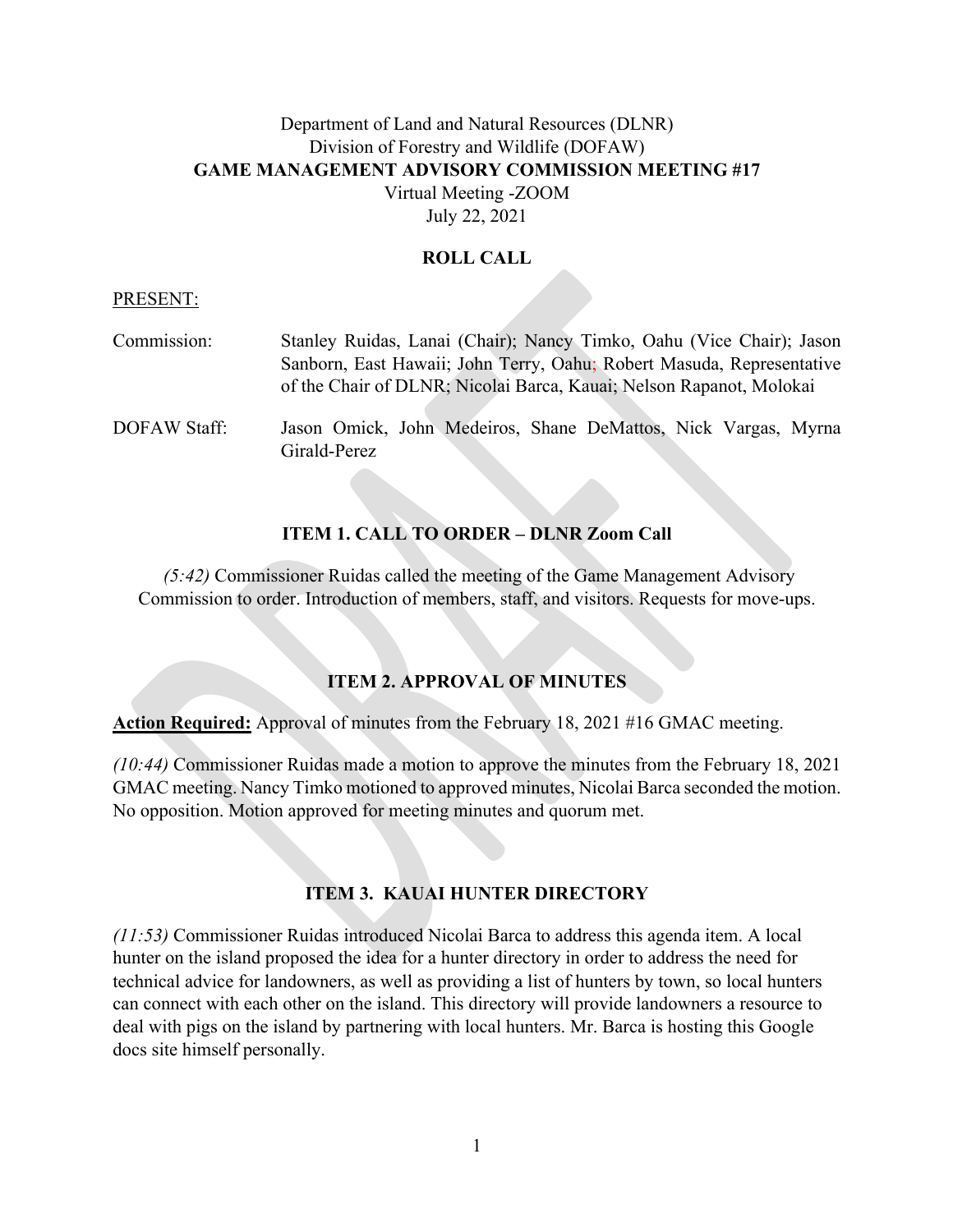Nancy Timko wanted to clarify if the hunters are currently "vetted." Nicolai Barca responded they are not currently vetted, but can be removed from the list if this is needed based on specific circumstances.

Jason Omick suggested that all hunters on this list have current hunting licenses and to coordinate a way to ask or check for this.

## **Action item: The Google docs link for the Kauai Hunter Directory needs to be sent by Nicolai Barca to Jason Omick to send out to all Commissioners.**

## **ITEM 4. GAME MANAGEMENT PROGRAM DISCUSSION**

### **MANAGEMENT PLANS, LEGISLATIVE BILLS, PROGRAM PROJECT UPDATES**

*(18:58)* Jason Omick provides update on Lanai Steering document. The final document was completed and will be referenced when going to the Board to start a new lease with private laandowner. The document was written mainly to leverage a long-term lease with the private landowners on Lanai. Please let Jason Omick know if you want a copy of this document.

*(21:04)* Jason Omick provides the Kanaio project update. This is a hunter access project to allow hunters access to approximately 6,000-8,000 acres on the island of Maui. All compliance documents have been received. Currently an environmental assessment is being conducted so DOFAW can use federal funds to manage hunting in this area. The final AIS was received. All cultural sites have been identified and assigned site numbers. Leadership currently has the compliance documents in their hands and it is planned that this project will be completed by later this year.

(22:06) Mobile APP update given by Jason Omick. On July 1<sup>st</sup> the Mobile APP was launched. It was developed through an Outer Spatial platform. This Mobile APP was developed to allow hunters to check-in and check-out of hunting units as well as provide users with access to maps and information on all trail and hunting resources for the state of Hawaii. There were approximately 3,000 downloads in 15 days. The next step is to evaluate how the hunter check-in information is coming in, and to begin analyzing it. Please let Jason Omick know if you have any comments on the APP.

*(24:54)* Jason Omick reviews the online tags and permits application webpage, another DOFAW project. This online portal will allow hunters to be able to submit online applications and obtain tags or permits for hunting. This is located on the "GO HUNT" website. Sometime in November 2021, most likely mid-November, people will be able to go to this page and purchase all tags and permits for all islands. Within this portal, hunters will be able to login and view their hunting education records, all permits/tags purchased, classes, events and upcoming hunts.

(27:22) Jason Omick clarified for Nicolai Barca that hunters will be able to purchase tags online via credit cards and be able to print out the tags purchased at home or save them for access on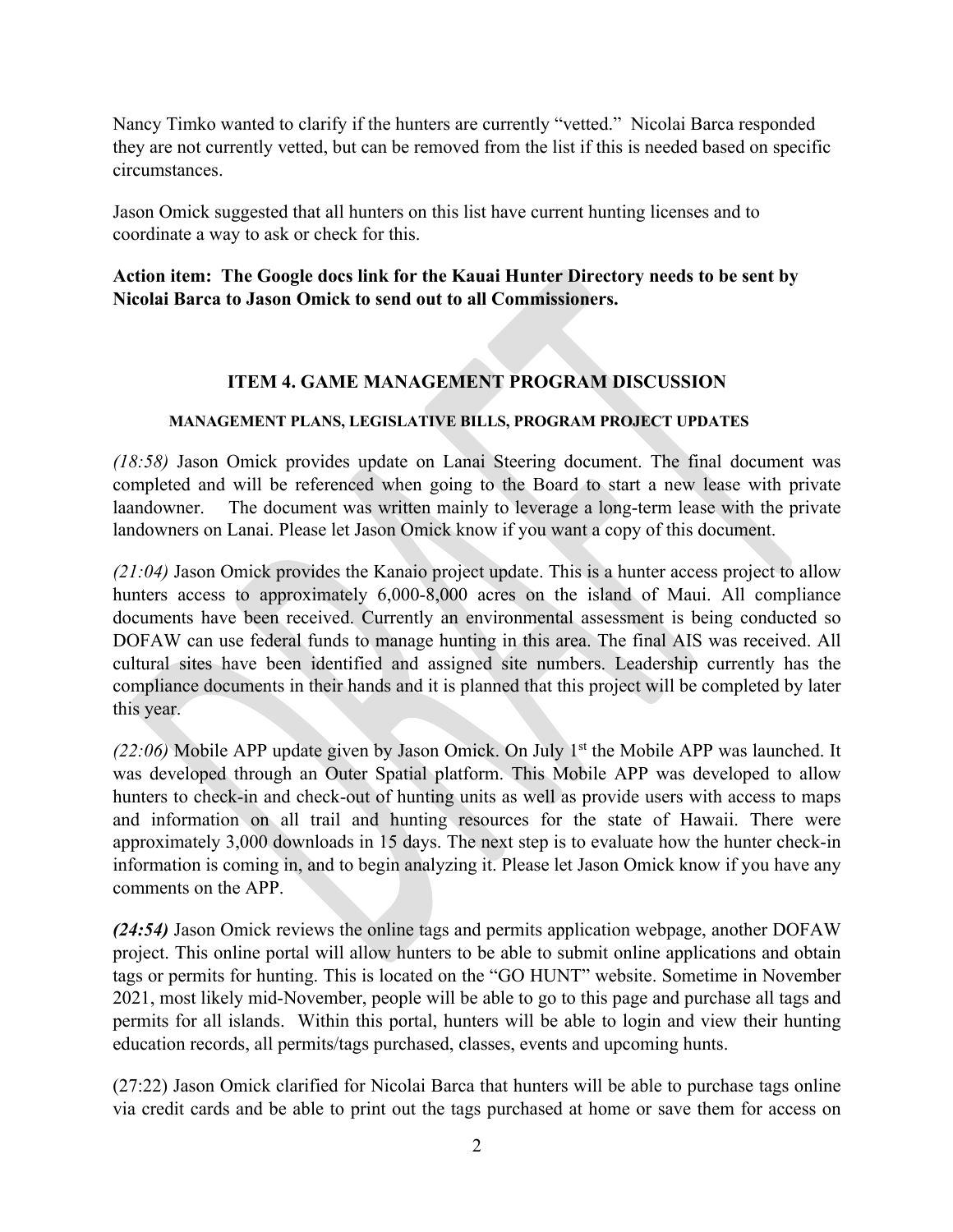smartphones. Directions are provided on how the tags are to be secured to the animal on the webpage.

(28:22) Jason Omick clarified that on the Outer Spatial APP that hunters can check-in, check-out and record their harvest.

*(28:49:)* Jason Omick addresses how tags will be issued on the island of Lanai. This process is currently being worked out. Currently, the tags can be printed off, put in a plastic zip-lock bag and attached to the animal. On special hunts, tags might be mailed to attach to the animal. Right now, Jason is working with Shane DeMattos on the logistics for tags on Lanai hunts. There will be an option for manual purchase to obtain tags at the designated the check-station.

(31:06) Jason Omick answers question for Nicolai Barca regarding usage of the Outer Spatial APP for checking in for overnight camping & hunting in certain areas. Jason Omick clarifies that manual check-in's will still be required at stations for those areas, as that is how it is currently stated in the rules.

(32:22) Jason Omick reports on the status of the Kauai Ungulate distribution research project. Multiple islands have been completed, Oahu, Maui, and now Kauai. This project has just been completed. In approximately two months, the report and analysis will be completed for the Ungulate distribution on these three islands. This information will be shared as soon as the report is received from the University of Hawaii.

(33:14) Jason Omick reports that Myrna a KUPU member is assisting him on collecting all game mammal and bird harvest data from all the islands. This project is 75% completed. The data covers from the 1980's to 2018, and on some animals further back than the 1980's. This data will identify hunting trends on the islands. Myrna shares various slides regarding this data.

(39:26) Jason Omick shares they are currently working on a rule package. They currently have the rules identified that they want to change, and have identified the changes that need to occur. Jason can share a link with Commissioners to access the rules, and the changes identified. Due to new legislation that has just passed, House Bill 1020, there will be some rules that can be changed by simply going to the Board of Natural Land & Resources. A team is reviewing which rules must be submitted and put through the regular legislative change process (per Chapter 91), versus the rules that can be simply submitted to the Board of Natural Land & Resources and opened for public comment. Certain adjustments of bag limits, seasons, and restrictions on equipment, can now be submitted to the Board for rule changes. This new bill that was passed can be accessed on the Capitol website, and Jason Omick will be providing this link to the Commissioners via an email regarding where to access this information.

(41:39) House Bill 663, relating to the Game Commission, and how the Game Commission members are selected, was also brought forth before the Legislature. This bill was vetoed. Applicants for the Game Management Commission will therefore, still be reviewed by the Governor's office.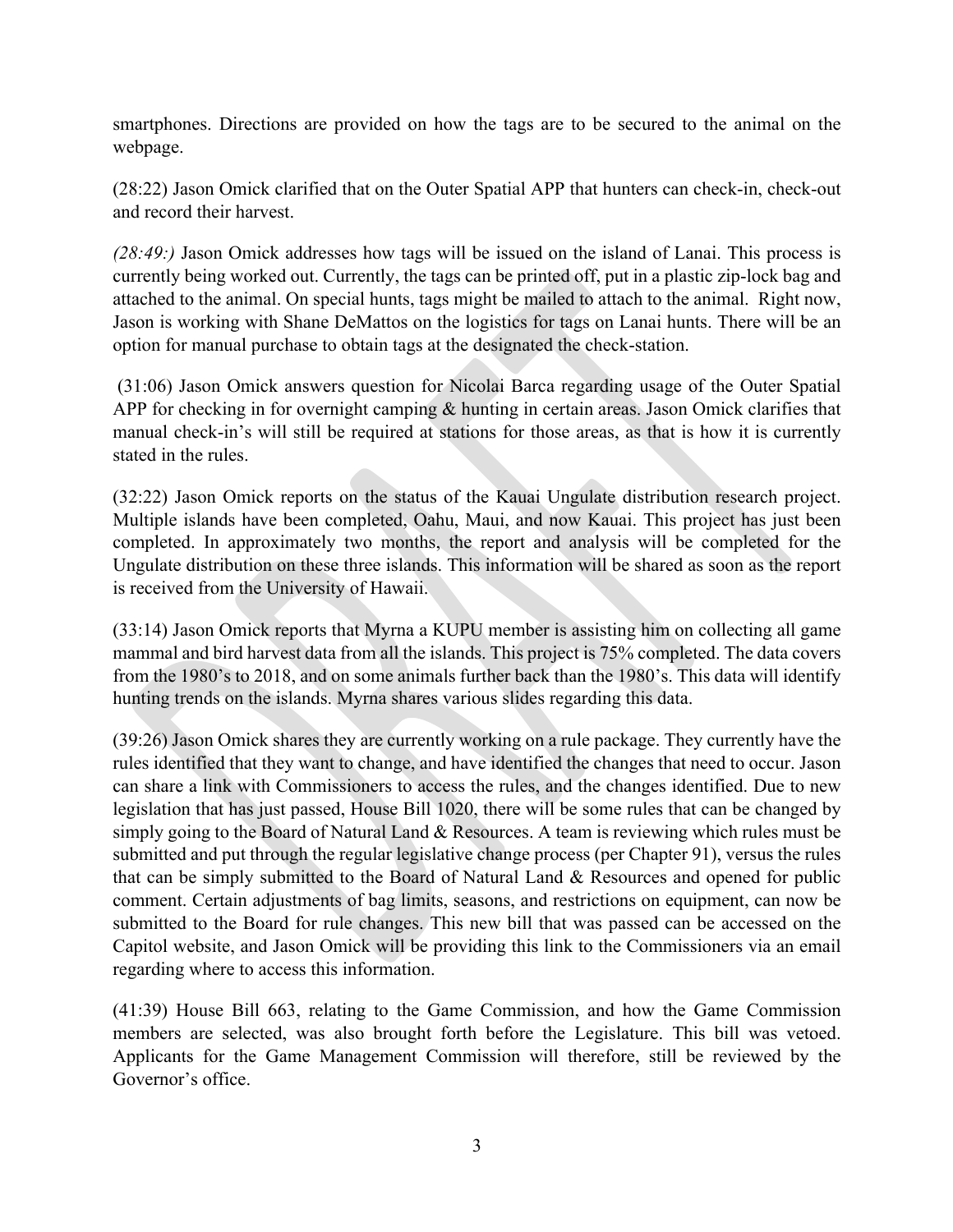(42:16) Update for the Lanai Hunt given by Jason Omick. The Lanai hunt did begin. DOFAW has statistics on the preliminary statistics for up to July 15<sup>th</sup>. If any Commission members wish to review the initial information, please notify Jason Omick with their request. The initial data does show people are attending this hunt and enjoying their hunts.

(43:09) Jason Omick reports on the method developed years prior to conduct game bird surveys. This survey methodology was converted into an application that can be used on Survey123 from a smartphone. Currently DOFAW is working with the different islands to develop transects so the game bird data can be collected and put into dashboards on this application. The game bird survey information is being collected from areas on each island where people hunt a lot, so information can be shared with others.

**Action Items: Jason Omick is to provide Commissioners the link to review legislative rule changes and the link for the Commissioners to review House Bill 1020.**

**Jason Omick is to share the final report with the Commissioners for the Kauai Ungulate Distribution research project, as soon as it becomes available.**

## **ITEM 5. HUNTER SURVEYS**

*(45:50)* Commissioner Stanley Ruidas introduces the hunter survey topic that has been brought up at the past couple meetings.

*(46:05)* Jason Omick discusses that in the past years of 2016, 2017 & 2018, a hunter survey had been developed. Currently today, there is a mail list serve of approximately 7,000 hunters, a large increase from the 400 hunters participating when surveys were previously conducted. Jason, would like to revamp the survey currently in place. An example of the survey is included in the published report, Public Lands Information Survey Report that is shared by Jason Omick, and will be provided to each Commissioner along with links to access the information. Jason Omick, would like each Commissioner to provide feedback regarding which questions they would like to be included in the new survey, or any new questions they deem would be appropriate to include, so that feedback can be provided to the outside firm that will conduct the survey for DOFAW. The key is to use information from the survey participants that will be helpful to hunters moving forward

(49:58) Stanley asks that each Commissioner take into account the differences between islands and the animals that are hunted, when determining survey questions, as well as changes in technology that have occurred.

### **Action Items: Jason Omick to provide links to all Commissioners to access prior survey information.**

**All Commissioners are to provide to Jason Omick survey questions they would like included in new surveys.**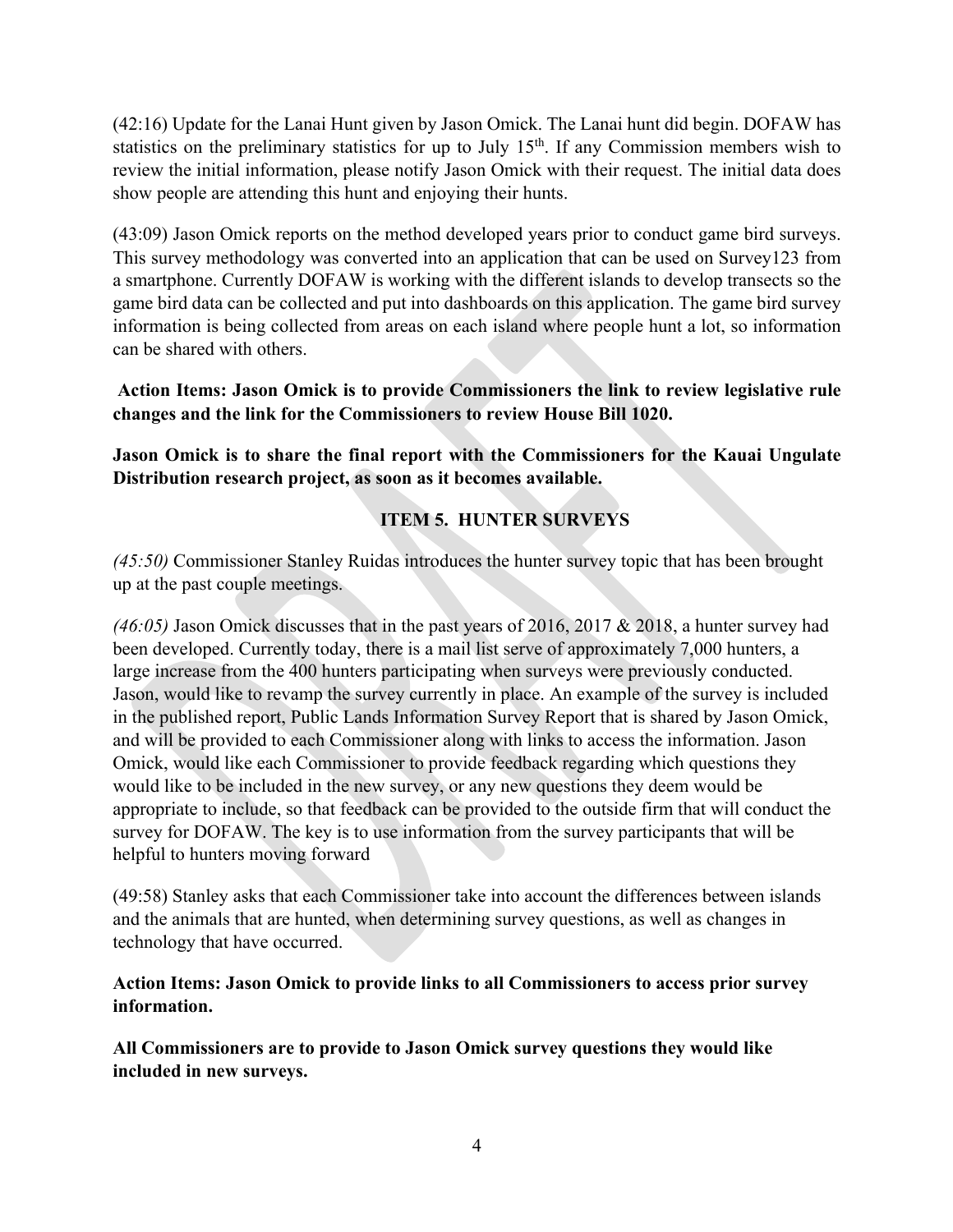## **ITEM 6. GAME MANAGEMENT PLAN FEASABILITY**

*(50:29)* Commissioner Ruidas asks Jason Omick to discuss game management plan feasibility for individual islands versus as a statewide project.

*(50:36)* Jason Omick discusses that in the past they have looked at developing island specific game management plans, as well as determining if it is feasible to do this on a state level. This type of project requires a lot of staff time, but it can be done with an outside contractor.

Now that a new fiscal year is starting, the opportunity to proceed forward on these plans can be reviewed again. Jason Omick would like feedback from the Commissioners to determine if the place to start with new plans would be to evaluate certain areas in which a lot of game is currently being managed. A suggestion is made to develop game management plans for only these areas initially. Jason Omick reiterates the importance of having a plan and utilizing these as a steering document moving forward, such as the one created for Lanai that will influence how the land is managed there. Copies of previous plans can be provided for review, and Jason Omick requests that Commissioners feel free to email and brainstorm with him on this issue.

(54:01) Nicolai Barca states in the past he once evaluated the game management plans of other states and he feels that the manner in which DOFAW approached the Kanaio Plan, meaning prioritizing certain areas, is the manner in which these plans should be approached.

(54:36) John Medeiros questions what is the purpose of these game management plans? John, would like to know is the purpose to evaluate where more game is needed in certain areas for hunting, or is the purpose to mitigate conflicts between game mammals and other native species? He is wanting to define what is management and how to manage the game better.

(55:32) Jason Omick responds to John Medeiros questions and states that his questions are valid. The goal is to find a balance between protecting natural resources and providing hunting opportunities. The game management plans will address high priority areas versus low priority areas for improving hunting opportunities, while protecting resources. It will be easier to develop plans in areas that DOFAW manages like GMAʻs versus forest reserve areas.

(57:18) Nicolai Barca asks John Medeiros which areas on Oahu do not have enough game mammals for hunting and what game mammals are lacking. John states that the take limits for goats on the south and east sides of the island are not necessary, as goats have been basically eradicated in those areas.

(58:02) Commissioner Ruidas states, "Let the record show that Nelson Rappanot has just joined the meeting."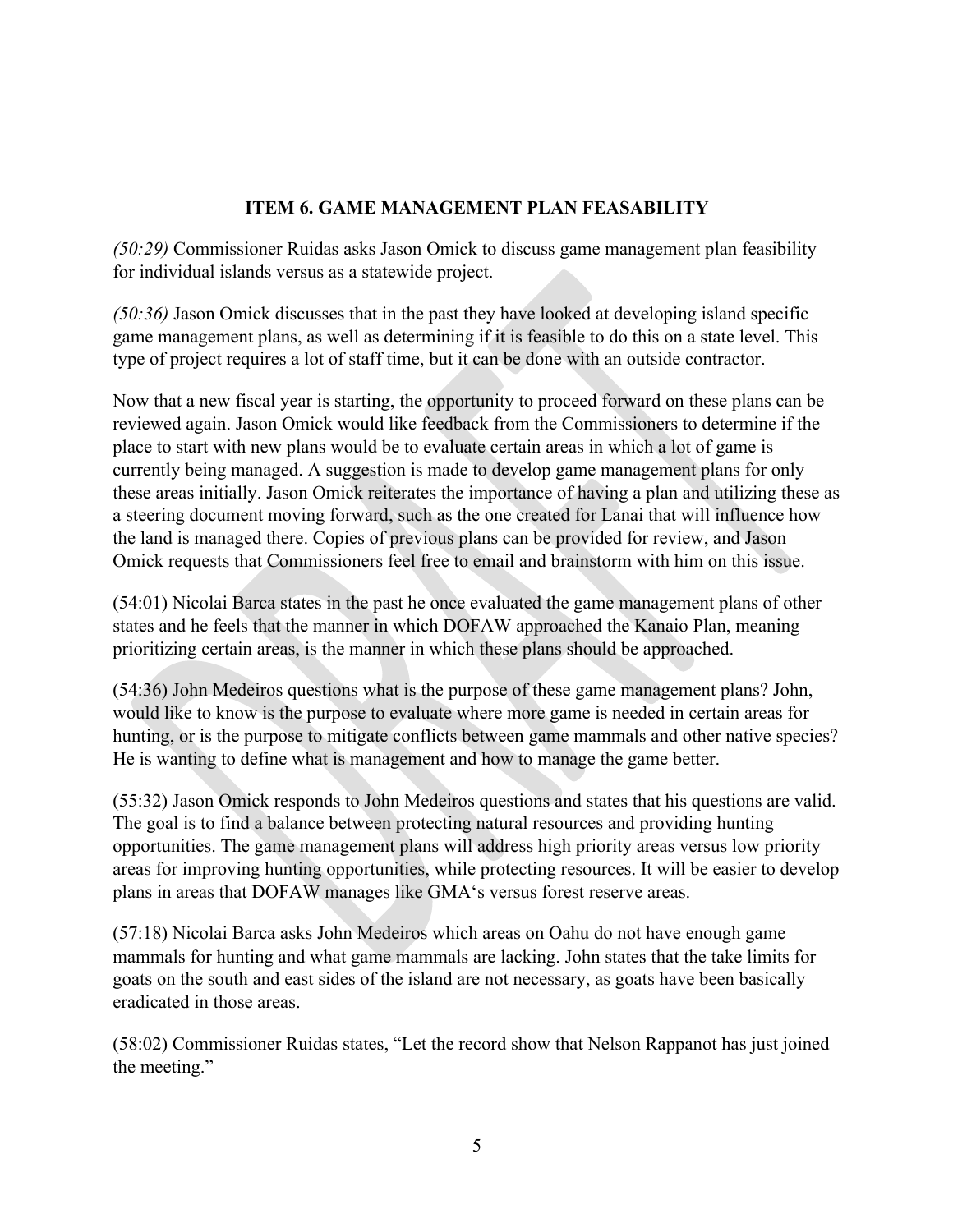**Action Item: Commissioner Ruidas asks that all Commissioners prioritize which items are a priority in their areas to be addressed within a game management plan, and to get this list of information to Jason Omick**

### **ITEM 7. COMMISSIONER ISLAND REPORTS**

*(58:57)* Commissioner Ruidas asks each Commissioner to give a short report on their island.

7-I **OAHU**. *(1:20:38)* Commissioner Timko stated that she did not have time to meet with Nick Vargas this quarter and does not have a report. Nancy does provide an overview of the program "Becoming an Outdoors Woman." This program is for women 18 years and over with interests in outdoor activities such as fishing, hunting and hiking, but don't have access to any group to explore these interests. This is a three-day workshop, with 5-6 classes being offered per session. They can choose the classes they wish to participate in for each session. Registration will begin August  $1<sup>st</sup>$  and the workshop is September 17-19<sup>th</sup>. The first program conducted last year was sold out, and they are looking forward to conducting this again*.* 

*(1:24:00)* John Terry has been speaking with Nick Vargas a great deal. One idea being discussed is a hunter mentorship program in order to increase hunter retainment on Oahu. People seem to be getting their hunting license and having little to no success with hunting, therefore they discontinue hunting. Another item being discussed is implementing a similar situation as what is being done on Kauai with pigs and private landowners, and using this method to increase hunter retainment.

- 7-II **KAUAI** *(1:15:23)* Nicolai Barca stated that the application for deer rifle season is coming up, with a deadline of 8/6/21. Nicolai spoke with DOFAW for the need to be able to debone animals in some of the more remote areas, as hiking back to the hunter stations for the animal to be inspected, does not make any sense. He was told the rule cannot be adjusted in time for the hunting season this year, but definitely will be addressed for next year.
- 7-III **MOLOKAI** (59:05) Nelson Rapanot stated that the concerns on Molokai continue to be with DLNR- fencing and arial shooting. To date, DOFAW has had some meetings on the island to explain their actions, so the hunters can better understand what are DOFAW's objectives or goals. Fencing is a big problem on Molokai. Mr. Rapanot feels the way in which DOFAW is doing their fencing and shooting is a problem, as they are blocking the animal's paths to food. The hunters on Molokai are not satisfied with DOFAW's explanations regarding their actions.

The hunters agree with arial shooting in steep areas where hunters cannot get to in order to retrieve animals, but they do not agree with the arial shooting that is now occurring on the south side of the island in areas where animals can be retrieved. Nelson has spoken with Shane regarding data of animals that are being seen by DOFAW and has been provided with this data. Nelson has not yet shared this information with the hunters, but based on the data he does not understand why arial shooting continues to occur.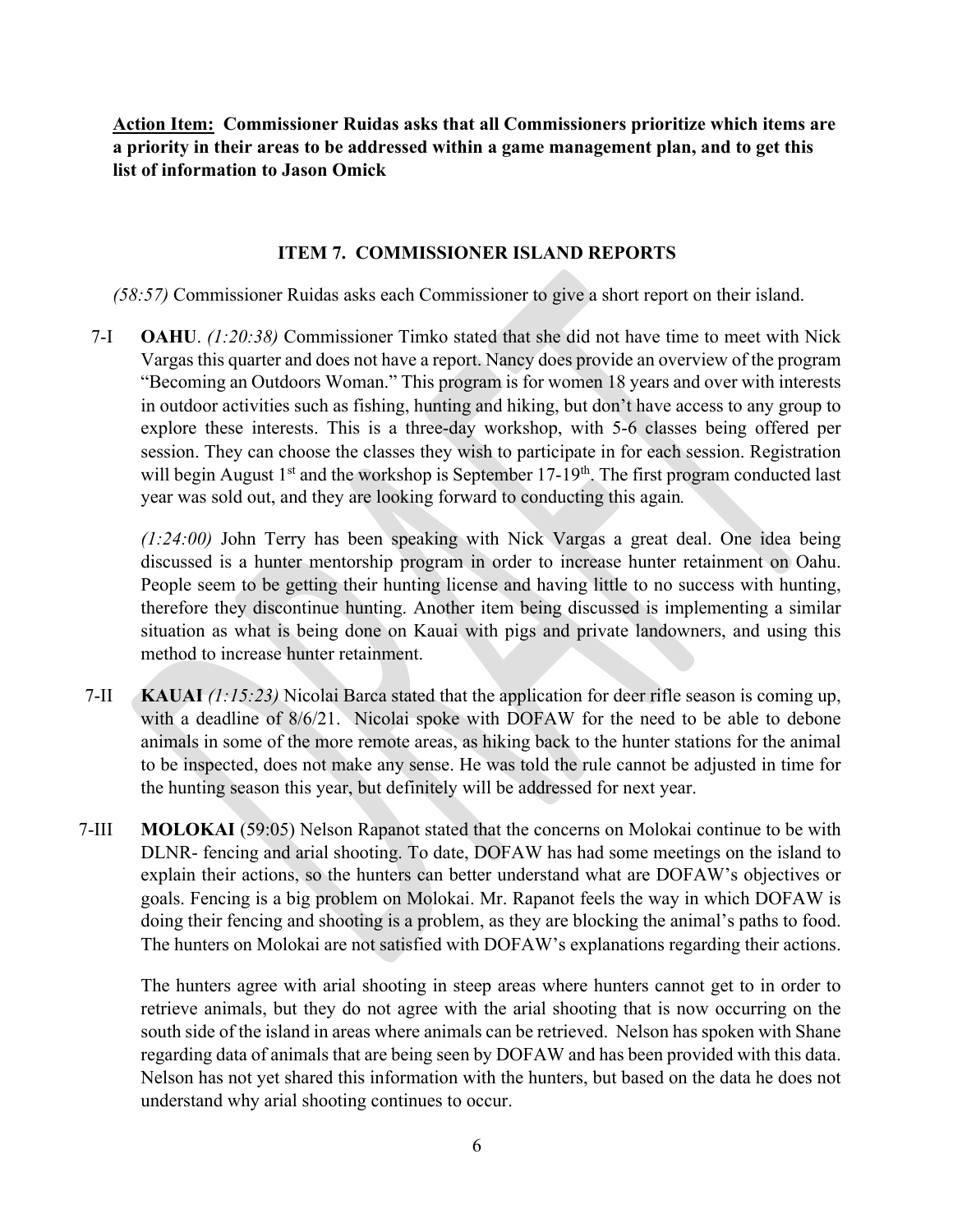A second item that is huge which needs to be addressed, is to assist the homesteaders with the abundance of deer that is beginning to occur. The land is becoming dry again which is causing the deer to show themselves. Nelson has spoken with Tony and John Medeiros regarding how can the landowners or lessees obtain nuisance permits or night hunting permits, to limit the deer until DLNR can begin assisting them to minimize the deer population.

A third issue is that hunters on Molokai still have concern regarding the illegal guide hunting occurring on the island. Nelson spoke to Scott Fritz a few years ago regarding the need for amendments to guide licensing and the need for enforcement to prevent this illegal conduct. Nelson feels that when guides obtain licenses, they need to have the landowner sign the letter authorizing the guide to operate on their land.

(1:05) Jason Omick responds that the licenses issued by DOFAW does state that the guide licenses are for private land only, not state land. Currently the Department does not require written land-owner's permission, and this is something that would have to change under the rules. Nelson feels legislatively an amendment to this application or rule needs to be made.

(1:07:50) It is also clarified that the survey data provided to Nelson was for land only owned, and managed, by the state of Hawaii- the forest reserves. The areas in which arial shooting is being conducted, have nothing to do with the surveys sent to Nelson. Only forest reserves were surveyed. Please be careful with data sent and how this is utilized. It is also stated the guide license issue will need to occur through a statute change process, not a rule change.

(1:09:53) Jason said this issue can be resolved. Jason Omick will meet with Administration regarding this issue, and will proceed forward implementing the process needed to adopt the change to the guide application process.

(1:10:22) It is clarified the annual hunting guide report simply asks: 1.) who you took hunting, 2.) date, 3) hunters name, 4.) license number. 5.) where hunter is from.

(1:11) Stan is wanting to clarify who is conducting the arial eradication on Molokai. Shane does clarify it is through DOFAW but provided through the NARS program through cooperation with TNC. It is being conducted on TNC land. Nelson clarifies the mammals are being shot and left at the spot where they are shot. Stan asks Robert to assist Nelson on Molokai with this situation.

7-IV **LANAI**. *(1:23:34)* Commissioner **Ruidas** stated that they have been seeing a lot of youth hunters and girls coming out with their moms and dads to hunt. (1:25:31) Comissioner Ruidas states that they have been having combined Mouflon & Axis deer hunts. A lot of nice bucks are coming out and the youth hunters are enjoying this. This season is looking similar to what occurred last year.

Next month there will be a fall hunter survey and this survey will determine how many deer got eradicated and what will be used to determine a bag limit next year. The land is becoming dry again so deer are out looking for food and water. (1:27:11) Jason Sandborn comments that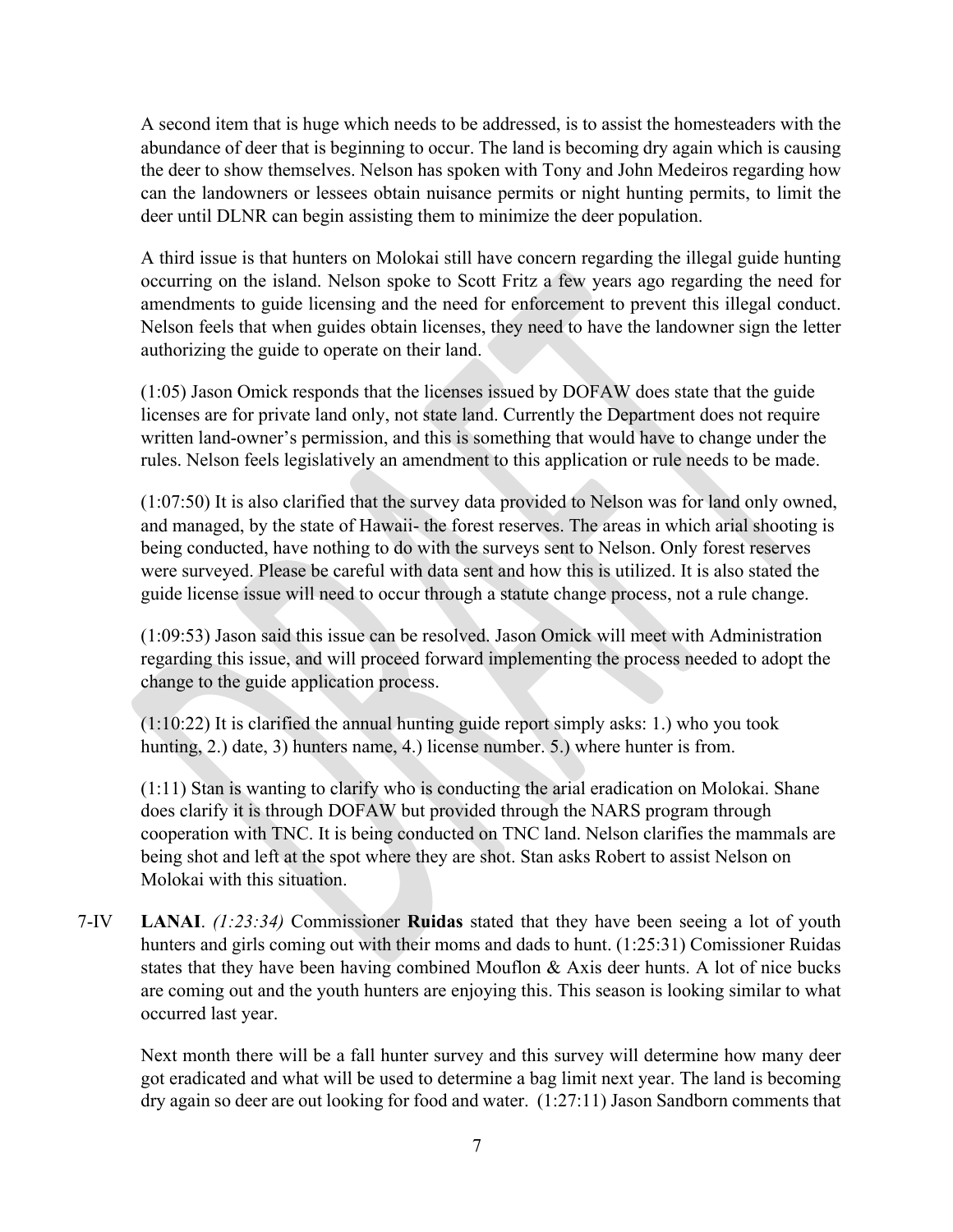he took part in the Lanai state hunt this year. He interfaced with a great number of people during this event. He feels that the Lanai season this year was wonderful and the game was plentiful. Hunters have shared they felt the Lanai program this year has been a huge success.

7-V **EAST HAWAII (1**:17:32) Jason Sandborn speaks on behalf of East Hawaii. Jason states he does not have anything to report at this time. Currently they are dealing with a big fire on the island. Kaohe Management Area is being impacted*.*

*(1:19)* Robert Masuda shares that each Hawaii representative should work with the wildlife biologists assigned to their specific area in order to obtain information. He states that Jason should be working with Ian Cole and that the West Hawaii person working with the biologist designated for that area. He asks Jason Omick to put out a memo to all wildlife staff to coordinate this cooperation with each Commissioner.

### **Action Item: Jason Omick to provide a list of Wildlife Biologists designated to each area assigned a GMAC Commissioner.**

## **ITEM 8. FUTURE MEETING DATES & AGENDA ITEMS**

*(1:30:00)* Commissioner Ruidas asks Jason Omick to address this item. Jason asks if the Commissioners would like to determine a future meeting date. Jason states he will not be available August 8-14<sup>th</sup>. He would like to see the future availability of Robert Masuda. R. Masuda would like them to set two meeting dates at a time. Commissioner Ruidas would like Jason Omick to send out via email, two future meeting dates. Do not make meeting dates on Mondays or Fridays, preferably Thursdays. Please plan September and October meeting dates. Jason responds possibly September 17<sup>th</sup> and then another meeting in November. One meeting every other month is suggested. West Hawaii and Maui still need members appointed to the Commission.

## **Action Item: Jason Omick is to set two future GMAC meeting dates based on Commissioner feedback and email the upcoming schedule.**

### **ITEM 9. ANNOUNCEMENTS**

*(1:34:21*) Jason Omick states that there is ethics training and Sunshine law training available on the state of Hawaii website. He will forward all this information to each new Commissioner for them to review in order to be prepared for meetings.